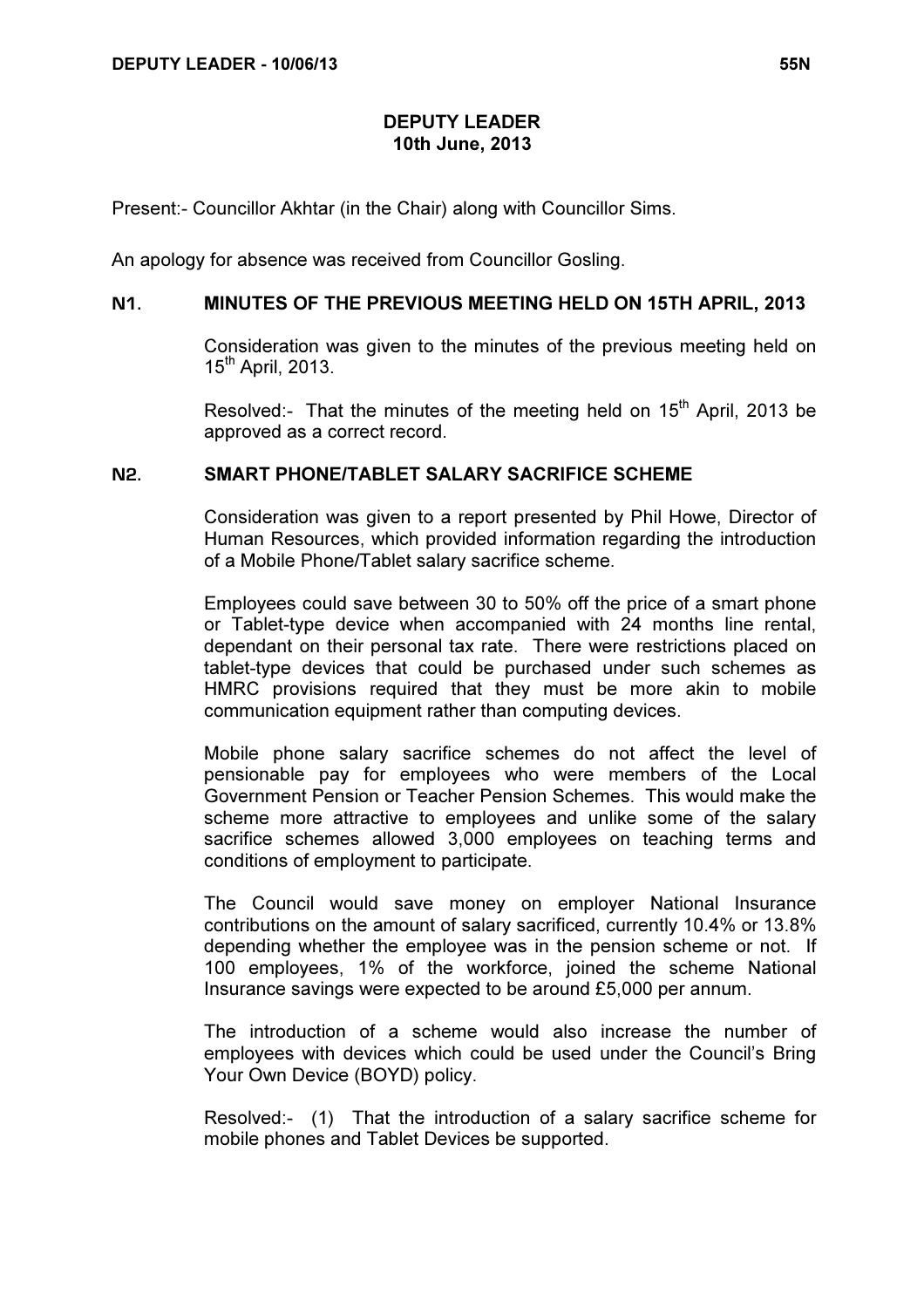(2) That an appropriate interim provider be identified whilst a formal procurement exercise is undertaken on a national framework agreement.

#### N3. AUTHORISATION LIMITS

 Consideration was given to a report presented by Jacqueline Collins, Director of Legal and Democratic Services, which detailed how the Council's Standing Orders placed a limit of £500,000 on the total amount value of contracts that may be placed by officers.

For the financial year 2012/13 this limit was exceeded by the Director of Human Resources. This was due to the significant value of vehicles nominally purchased by the Council on behalf of employees, under the salary sacrifice scheme.

The Council's Standing Orders had been revised and approved at the Annual Council Meeting in order to provide assurance that orders were being placed in an authorised manner.

Resolved:- That the additional expenditure for the year 2012/13 and the position, which had been rectified by an amendment to the Council's Standing Orders at the Annual Council Meeting on the 17th May, 2013, be noted.

# N4. ROTHERHAM GRID FOR LEARNING - MIGRATION FROM MICROSOFT LIVE@EDU TO MICROSOFT OFFICE 365

 Consideration was given to a report presented by Richard Copley, Corporate ICT Manager, which sought approval to invoke Standing Order 35, which permitted exemption from normal Contract Standing Orders. This was to allow Oxford Computer Group, to undertake the upgrade of the Microsoft Live@edu school email service provision to the replacement Microsoft Office 365 service.

Microsoft have announced that they would discontinue the Live@edu service in July 2013 and replace it with their new 'Office 365 for Schools' service. This change would mean that Oxford Computer Group would be required to re-write their integration platform such that the integration between RGfL and Live@edu be removed and replaced with integration between RGfL and Office 365.

As Oxford Computer Group implemented, managed and maintained the existing Live@edu service for the Council they were the only supplier able to upgrade service. No other feasible alternatives existed and the cost for any other organisation to develop an interface would be substantially in excess of the price quoted and the development, testing and implementation processes would cause disruption to users during the transition period.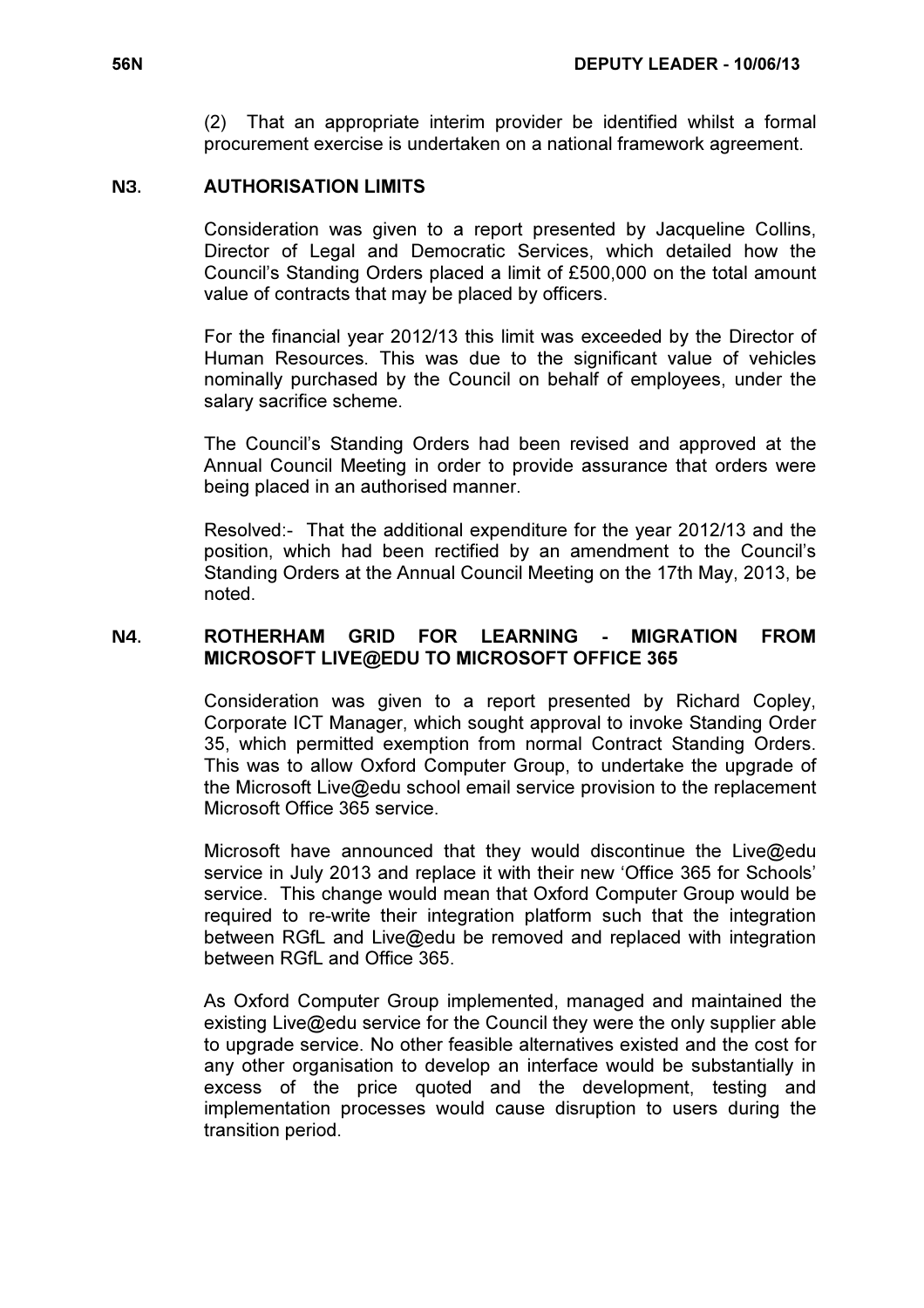Resolved:- That the contract for the upgrading of the school's email system and associated re-integration with Rotherham Grid for Learning be exempt from the provisions of Standing Order 47.6.3 (requirement to invite at least three written quotations for contracts with a value of between £20k and £50k) and the contract be awarded to Oxford Computer Group.

## N5. RESOURCES PERFORMANCE REPORT 2012-13 - OUTTURN

 Consideration was given to a report presented by Sue Wilson, Performance and Quality Manager, which summarised the performance by the Resources Directorate against current measures and key service delivery issues across the areas of:-

- Commissioning, Policy and Performance.
- Financial Services.
- Human Resources and Payroll.
- Internal Audit and Asset Management.
- Legal and Democratic Services.

A summary of the key points was provided in relation to each of the areas.

It was also noted that the structure of the future reports would change given the transfer of some services into other Directorates and that in future the report will be simplified to include only areas of good performance and those areas where there is a cause for concern.

Resolved:- That the report be received and the performance noted.

## N6. CABINET REPORTS AND MEMBERS' ISSUES

- (a) Phil Howe, Director of Human Resources, reported on a number of issues including:-
	- The changes in reporting lines and structure for the former Resources Directorate.
	- The forthcoming regional meeting on the National Pay Award.
	- The visit to Islington to enquire on their methodology to introduce the Living Wage within the Council and associated contractors.
- (b) Jacqueline Collins, Director of Legal and Democratic Services, confirmed the release of the report on child sexual exploitation.
- (c) Richard Copley, Corporate ICT Manager, gave an update on the current position with regards to new technology and the product by Microsoft which would be subject to rigorous testing.